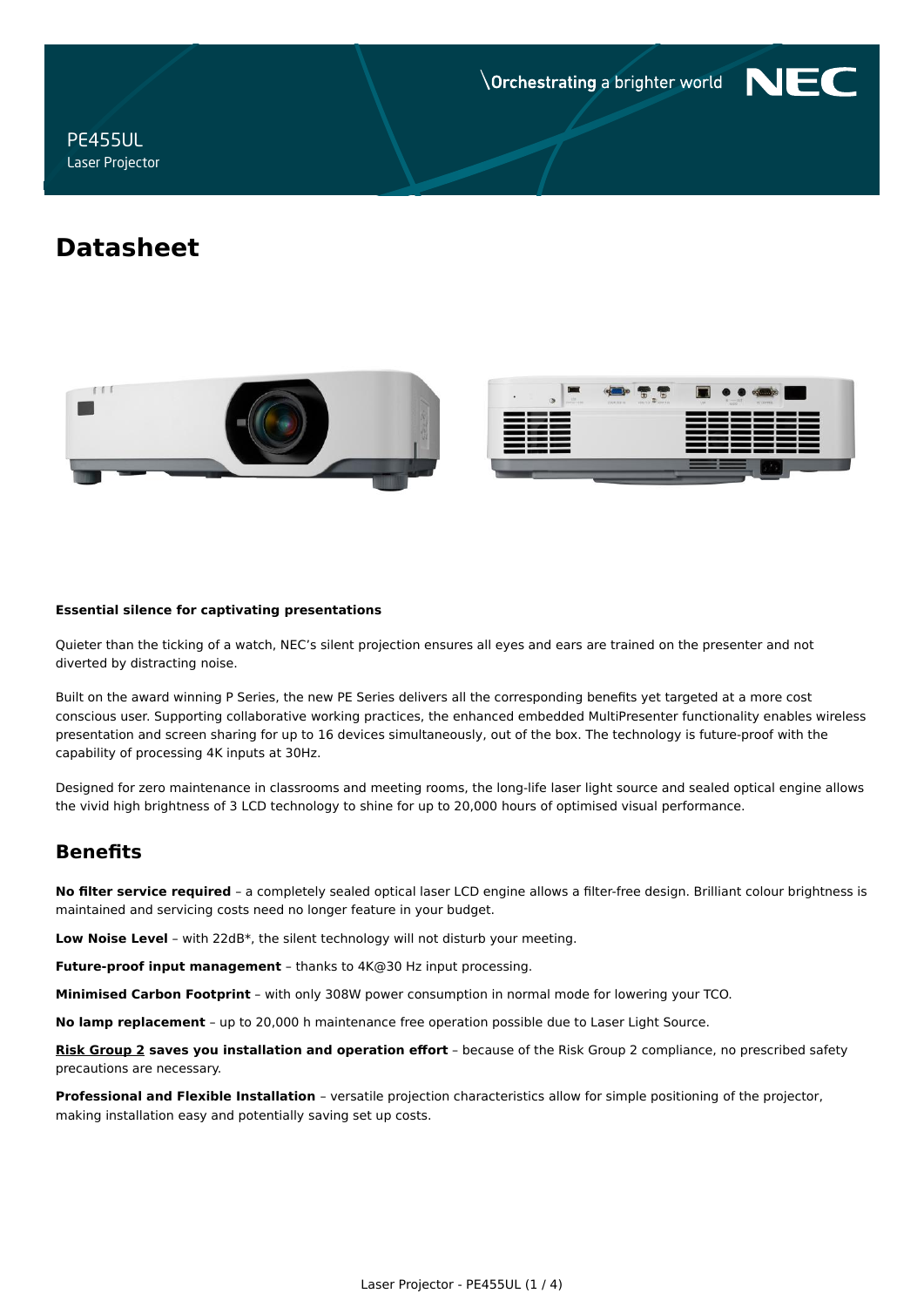## **Product Information**

| Product Name  | PE455UL         |
|---------------|-----------------|
| Product Group | Laser Projector |
| Order Code    | 60004912        |

## **Image**

| Projection Technology                   | <b>3LCD Technology</b>                   |                                                          |                                                       |  |
|-----------------------------------------|------------------------------------------|----------------------------------------------------------|-------------------------------------------------------|--|
| <b>Native Resolution</b>                | 1920 x 1200<br>(WUXGA)                   |                                                          |                                                       |  |
| Aspect Ratio                            | 16:10                                    |                                                          |                                                       |  |
| Contrast Ratio 1                        | 500000:1                                 |                                                          |                                                       |  |
| Brightness <sup>1</sup>                 | 4500 ANSI Lumen                          |                                                          |                                                       |  |
| Lamp                                    | Laser Light Source                       |                                                          |                                                       |  |
| Lamp Life [hrs]                         | 20000                                    |                                                          |                                                       |  |
| Lens                                    | $F = 1.5 - 2.1$ , $f = 17.2 - 27.6$ mm   |                                                          |                                                       |  |
| Lens shift                              | $H: \pm 29$ , V: +60,-0                  |                                                          |                                                       |  |
| Keystone correction                     |                                          | +/- 30° manual horizontal / +/- 30° manual vertical      |                                                       |  |
| Projection Factor                       | $1.23 - 2:1$                             |                                                          |                                                       |  |
| Projection Distance [m]                 | $0.8 - 13.5$                             |                                                          |                                                       |  |
| Screen Size (diagonal) [cm] /<br>[inch] | Maximum: 762 / 300"; Minimum: 76.2 / 30" |                                                          |                                                       |  |
| Zoom                                    | Manual; x1.6                             |                                                          |                                                       |  |
| Focus Adjustment                        | Manual                                   |                                                          |                                                       |  |
| <b>Supported Resolutions</b>            | 3840x2160 @ 30hz<br>digital;             | 3840 x 2160<br>(Maximum resolution<br>of digital input); | 1920×1200<br>(Maximum resolution)<br>of analog input) |  |

## **Connectivity**

| RGB (analog)  | Input: $1 \times$ Mini D-sub $15$ pin                                                                                                  |
|---------------|----------------------------------------------------------------------------------------------------------------------------------------|
| Digital       | Input: 2 x HDMI™ supporting HDCP                                                                                                       |
| Audio         | Input: $1 \times 3.5$ mm Stereo Mini Jack for Computer analog; $2 \times$ HDMI audio<br>Output: 1 x 3.5 mm Stereo Mini Jack (variable) |
| Control       | Input: $1 \times D$ -Sub 9 pin (RS-232) (male)                                                                                         |
| LAN           | 1 x RJ45; Optional WLAN                                                                                                                |
| <b>USB</b>    | 1 x Type B (for Service); 1x Type A (USB 2.0 high speed) with 2.0A Power Supply                                                        |
| Video Signals | NTSC 3.58; NTSC 4.43; PAL; PAL-M; PAL-N; PAL60; SECAM                                                                                  |

## **Remote Control**

| Remote Control | Aspect Ratio; Audio Control; Auto Adjust; Eco Mode Control; Freeze-function; Help-function; ID |
|----------------|------------------------------------------------------------------------------------------------|
|                | set; Keystone Correction; Magnify-function; Page (up, down); Picture Adjust; Picture Mute;     |
|                | Power (On-OFF); Presentation and Mouse Control; Select (up, down, left, right); Source Select  |

## **Electrical**

| Power Supply          | 100-240 V AC; 50 - 60 Hz                                           |
|-----------------------|--------------------------------------------------------------------|
| Power Consumption [W] | 308 (Normal) / 222 (Eco) / 1.8 (Network Stand-by) / 0.3 (Stand-by) |

## **Mechanical**

| Dimensions (W $\times$ H $\times$ D) [mm] | $480 \times 122 \times 407$ (without lens and feet) |
|-------------------------------------------|-----------------------------------------------------|
| Weight [kg]                               | 9.7                                                 |
| Fan Noise [dB (A)]                        | 22 / 24 / 27 (ECO / Normal / High Bright)           |
| Colour Versions                           | White                                               |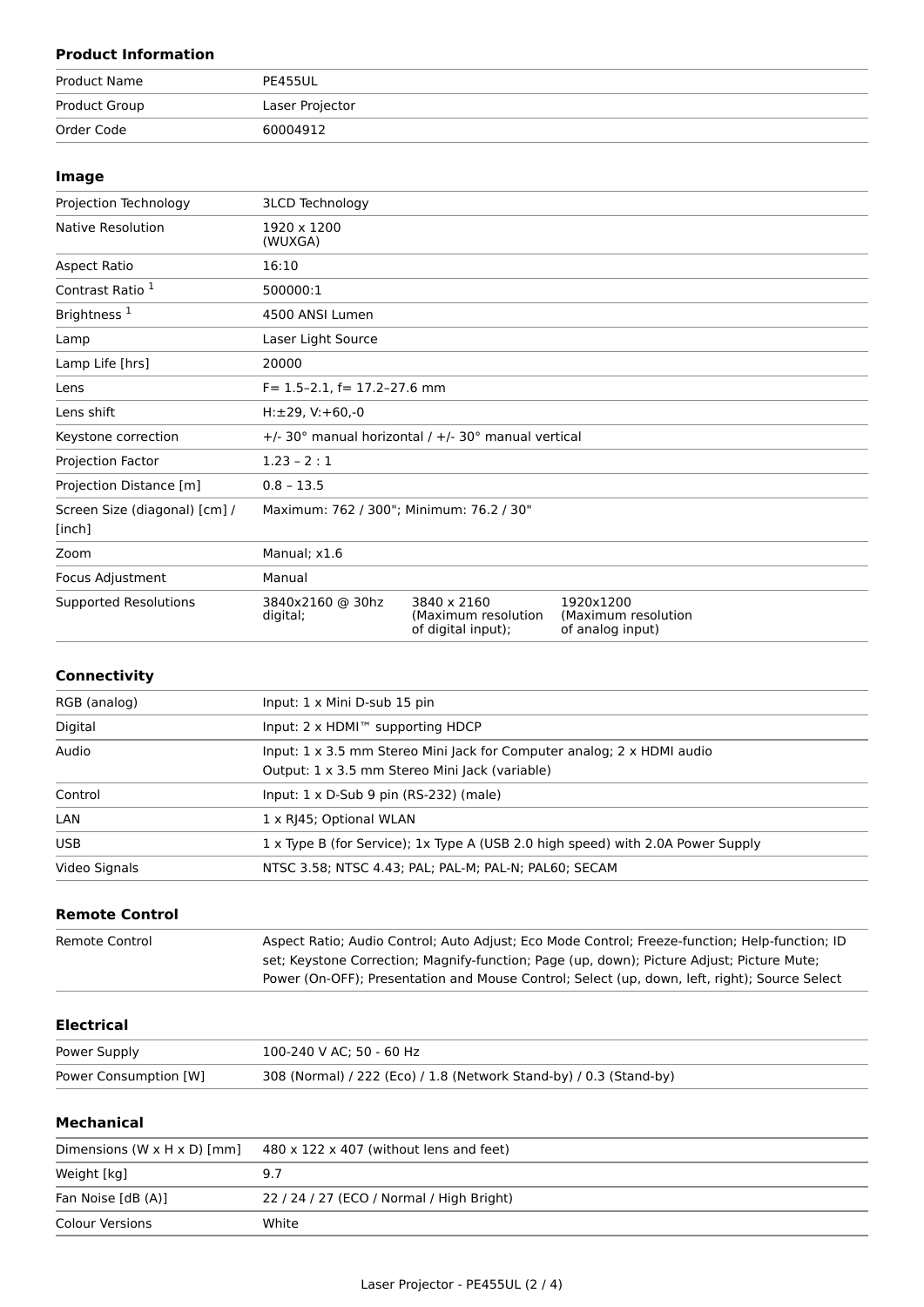## **Environmental Conditions**

| Operating Temperature [°C]    | 5 to 40   |
|-------------------------------|-----------|
| <b>Operating Humidity [%]</b> | 20 to 80  |
| Storage Temperature [°C]      | -10 to 50 |
| Storage Humidity [%]          | 20 to 80  |

### **Ergonomics**

| Safety and Ergonomics | CE; EAC; ErP; RoHS; TUEV Type Approved; TüV GS |
|-----------------------|------------------------------------------------|
| Speakers [W]          | $1 \times 20$ (mono)                           |

| <b>Additional Features</b>     |                                                                                              |
|--------------------------------|----------------------------------------------------------------------------------------------|
| <b>Special Characteristics</b> | Auto Power ON/OFF; Carbon Savings Meter; Constant Brightness Mode; Control ID Function;      |
|                                | DICOM Simulation; Direct Power-Off Function; Free Tilt; Help Function; HTTP Browser Control; |
|                                | Kensington security slot; Keypad Lock; Light Source Adjustment; Magnify; Mouse Control with  |
|                                | USB Display; MultiPresenter Function; NaViSet Administrator 2; Optional User Logo; OSD with  |
|                                | 30 languages; Password Security System; Plug&Play W-LAN Option; Portrait Setting; Quick      |
|                                | Start; Source Select with Beep Function; Test Pattern; Unique Power Saving Functions; USB    |
|                                | Viewer; Virtual Remote for direct PC control                                                 |
|                                |                                                                                              |

#### **Green Features**

| <b>Ecological Materials</b> | Downloadable manuals; ECO packaging |
|-----------------------------|-------------------------------------|
| Ecological Standards        | ErP compliant; RoHs compliant       |

#### **Warranty**

| Projectors   | 3 years pan-European service             |
|--------------|------------------------------------------|
| Light Source | 3 years or 10000h (whatever comes first) |

#### **Shipping Content**

| <b>Shipping Contents</b> | 2x AAA Batteries; IR Remote Control (477E); Mini D-SUB Signal Cable (1.8 m); Power Cord |
|--------------------------|-----------------------------------------------------------------------------------------|
|                          | (1.8 m); Projector; Quick Setup Guide; Security Sticker; Users Manual; Utility software |

## **Optional Accessories**

| <b>Optional Accessories</b> | Universal Ceiling Mounts (PJ01UCM, PJ02UCMPF); Wireless LAN module (NP05LM2; NP05LM4; |
|-----------------------------|---------------------------------------------------------------------------------------|
|                             | NP05LM5)                                                                              |

#### <sup>1</sup> Compliance with ISO21118-2012



This product has been equipped with a laser module and is classified as Class1 of IEC60825-1 Ed3 2014 and is classified as RG2 of IEC62471-5 Ed1 2015.

DO NOT LOOK DIRECTLY INTO THE BEAM.

This document is © 2019 NEC Display Solutions Europe GmbH.

All rights reserved in favour of their respective owners. All hardware and software names are brand names and/or registered